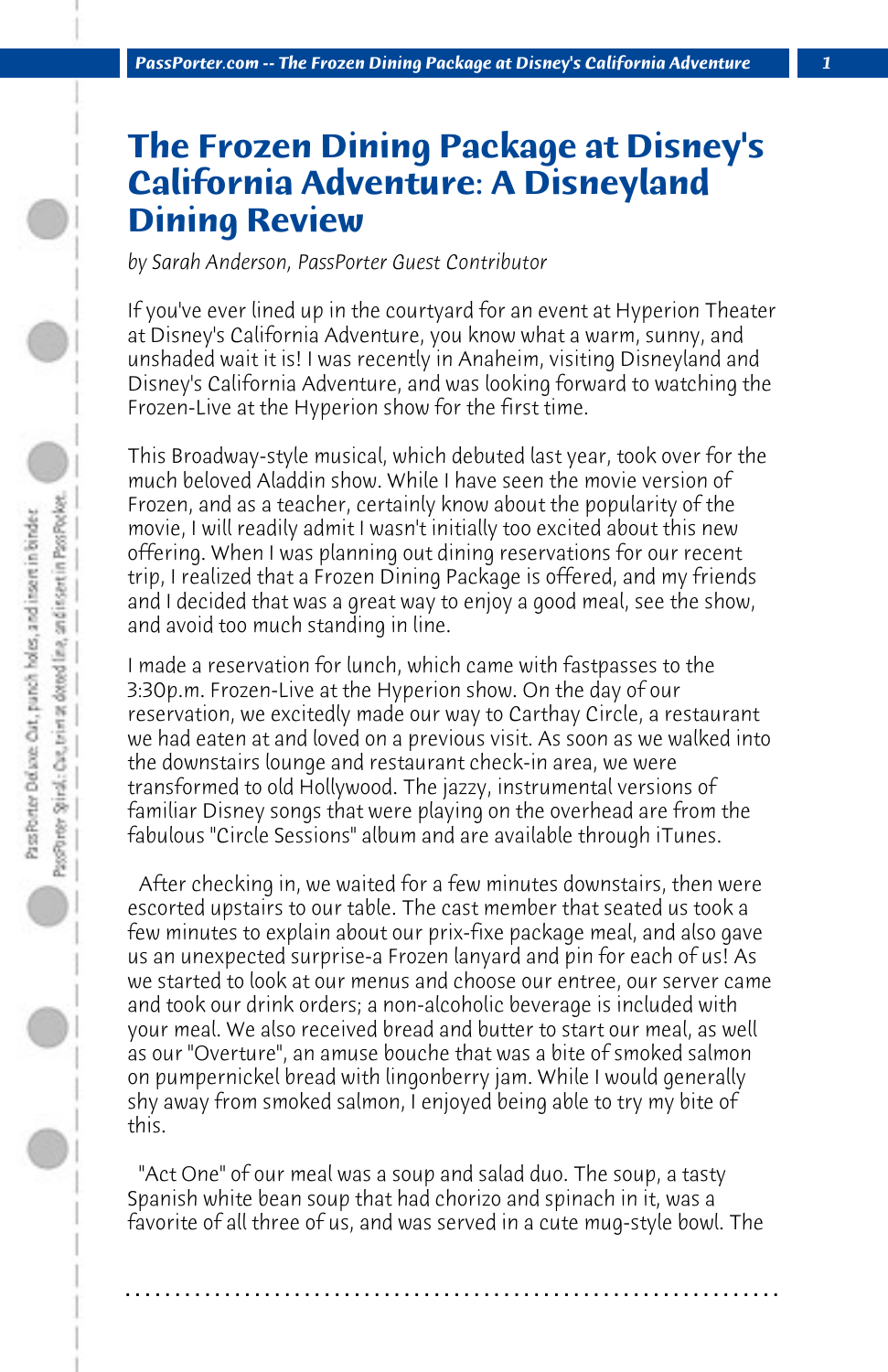salad was a perfect accompaniment to the soup; it included tomatoes, and corn tortilla strips in a cilantro lime vinaigrette. This first course was a great way to start our meal!

For our main entree, "Act Two," we had a choice of three entrees: chicken, fish, or filet of beef. The description of each entree made it very hard to choose just one, but we all decided to enjoy the beef. This was, again, an entree that took me out of my comfort zone, as it had a blue cheese risotto, and blue cheese isn't my favorite, but the flavors all worked together so well and I was part of the clean plate club!

 The desserts soon arrived at our table, and it was a showstopper. Only called "Olaf's Summer Dream Vacation" on the menu, what was delivered to each of us was a visual stunner and palate pleasing. The cream puff Olaf, with chocolate sauce, a white chocolate Olaf head, and meringue "snow" was a fabulous end to a wonderful meal.

 After settling our bill, we had about 30 minutes until we had to line up for the show, so we enjoyed meandering around Hollywoodland. Per the instructions we received with our FastPasses, we lined up behind the Coke truck, on the opposite side of the Hyperion Theater from everyone else. We were escorted into an empty theater and had our choice of any seat in the house. We picked seats dead center, just behind the walkway, in the first floor of the mezzanine. These were great seats, and we loved the show. It jumped right onto our list of must-do attractions for every trip.

 The Frozen Dining Package is \$89.00 per person, and no discounts are available, so it is a pricier lunch option, but in my opinion, it is a fabulous splurge. You get to enjoy a delicious lunch, as well as receiving a FastPass for reserved seating for the Frozen-Live at the Hyperion show, and you can't beat going into an empty theater, settling into your seats, and smiling at all the other guests as they walk in behind you. While this isn't an experience I will be planning on doing during each Disneyland trip, it's a worthwhile occasional treat. Please note that the menu does change seasonally. My parents enjoyed the Frozen Dining Package at Carthay Circle a few weeks later and had several different menu items compared to our meal. I've had several great meals at Carthay Circle now; if you've never eaten at Carthay Circle before, do it!

*About The Author: Sarah is Disneyland veteran and annual passholder who has well over 100 trips to the original park under her belt. She comes by her love of the Mouse honestly, as her parents and family have been traveling to Disneyland since she was young. She is always plotting and planning her next visit to a Disney park.* 

**. . . . . . . . . . . . . . . . . . . . . . . . . . . . . . . . . . . . . . . . . . . . . . . . . . . . . . . . . . . . . . . . . .**